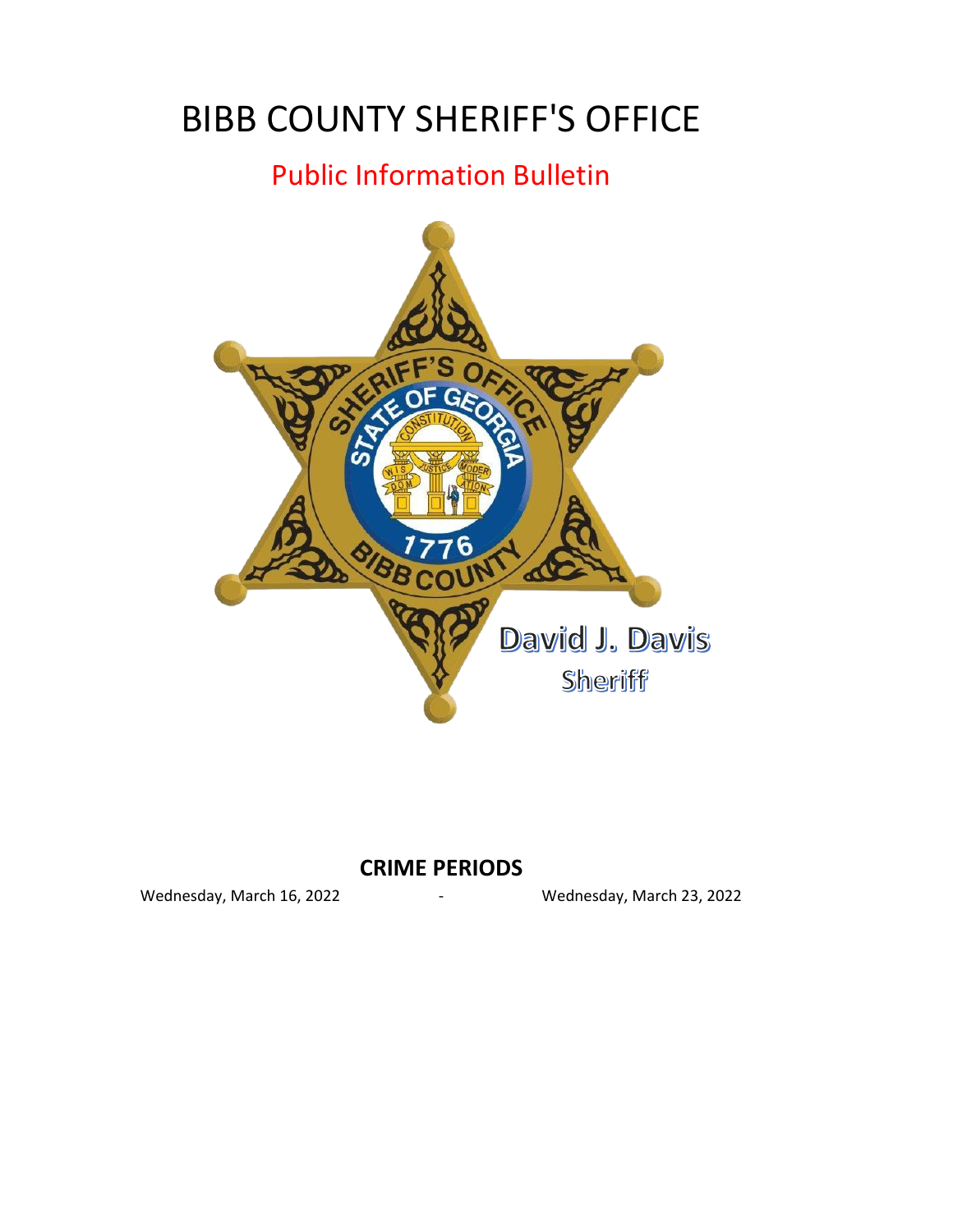#### [http](https://www.easymapmaker.com/map/2022PIOMAR16-23)s://www.easymapmaker.com/map/2022PIOMAR16-23

### **Click below or above for Interactive Map**



**Entering Auto** ⊖

**Auto Theft** 

**Street Robbery**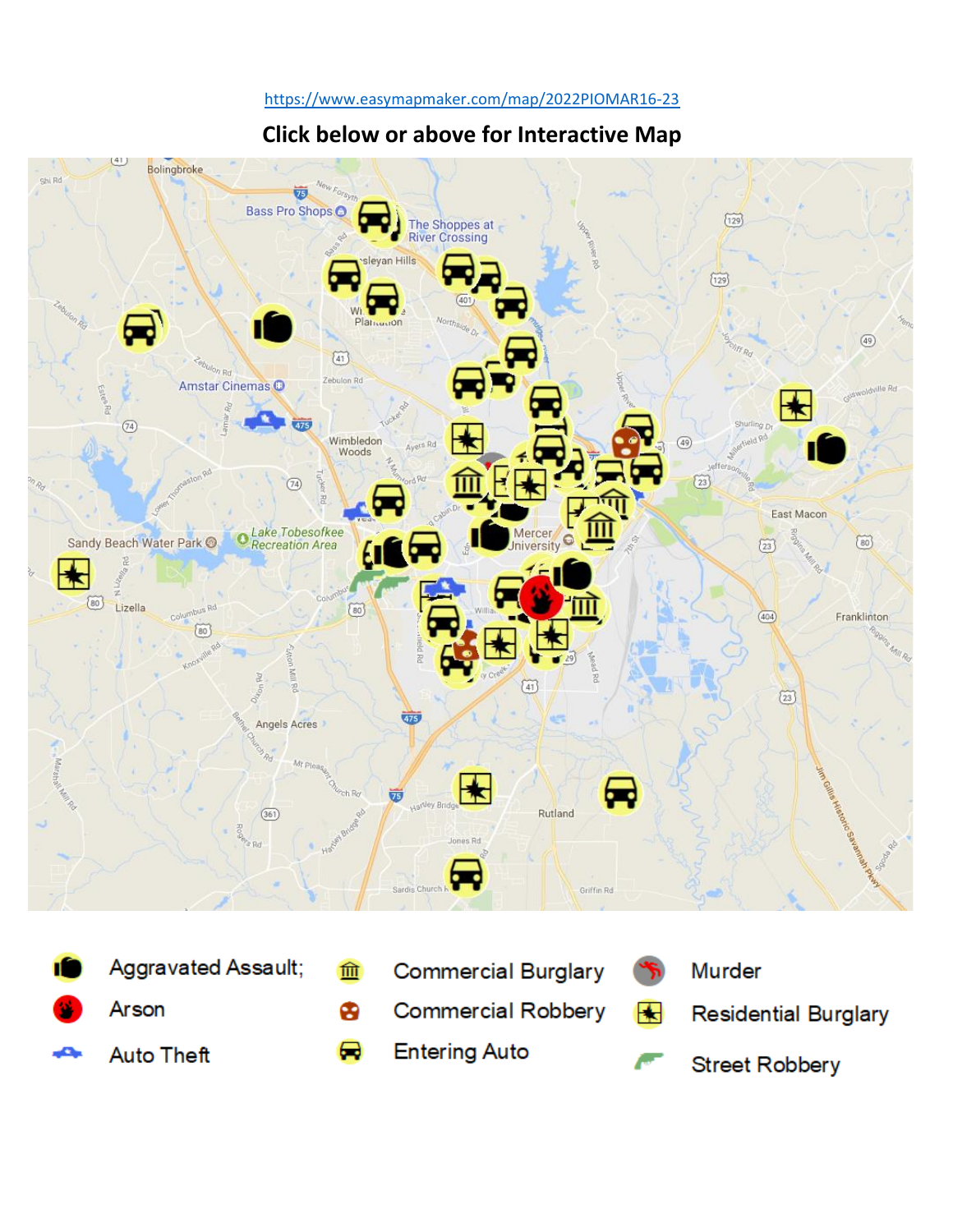| <b>Address</b>      | Date From              | Date To                | <b>Incident Type</b>                 | <b>District</b><br>and Zone |
|---------------------|------------------------|------------------------|--------------------------------------|-----------------------------|
|                     | 03/21/2022             | 03/22/2022             |                                      |                             |
| 1968 CLINTON RD     | 21:00:00               | 11:09:00               | <b>AUTO THEFT</b>                    | 1A                          |
|                     | 03/06/2022             | 03/06/2022             |                                      |                             |
| 1980 GRAY HWY       | 20:30:00               | 20:49:00               | <b>STREET ROBBERY</b>                | 1A                          |
| 2527 WILLIS DR      | 03/18/2022<br>19:30:00 | 03/19/2022<br>19:30:00 | <b>ENTERING</b><br><b>AUTOMOBILE</b> | 1B                          |
| 855 TAYLOR ST       | 03/22/2022<br>21:41:00 | 03/22/2022<br>21:43:00 | <b>AGGRAVATED</b><br><b>ASSAULT</b>  | 1B                          |
| 870 TRINITY PL      | 03/21/2022<br>20:11:00 | 03/21/2022<br>20:12:00 | <b>AGGRAVATED</b><br><b>ASSAULT</b>  | 1B                          |
| 2534 MILLERFIELD RD | 03/20/2022<br>22:01:00 | 03/20/2022<br>22:02:00 | <b>AGGRAVATED</b><br><b>ASSAULT</b>  | 1B                          |
| 2060 FAIRWAY DR     | 03/16/2022<br>12:00:00 | 03/19/2022<br>09:46:00 | <b>ENTERING</b><br><b>AUTOMOBILE</b> | 1B                          |
| 855 TAYLOR ST       | 03/19/2022<br>04:20:00 | 03/19/2022<br>05:00:00 | <b>AGGRAVATED</b><br><b>ASSAULT</b>  | 1B                          |
| 2377 DONALD AVE     | 03/18/2022<br>02:37:00 | 03/18/2022<br>02:37:00 | <b>AGGRAVATED</b><br><b>ASSAULT</b>  | 1B                          |
| 2456 RECREATION RD  | 03/14/2022<br>22:30:00 | 03/14/2022<br>23:40:00 | <b>AGGRAVATED</b><br><b>ASSAULT</b>  | 1B                          |
| 4461 OCMULGEE EAST  | 03/15/2022<br>23:00:00 | 03/15/2022<br>23:14:00 | <b>COMMERCIAL</b><br><b>ROBBERY</b>  | 1 <sup>C</sup>              |
| 305 COLISEUM DR     | 03/16/2022<br>07:21:00 | 03/16/2022<br>07:21:00 | <b>ENTERING</b><br><b>AUTOMOBILE</b> | 1 <sup>C</sup>              |
| 350 COLISEUM DR     | 03/17/2022<br>21:58:00 | 03/17/2022<br>21:58:00 | <b>AGGRAVATED</b><br><b>ASSAULT</b>  | 1 <sup>C</sup>              |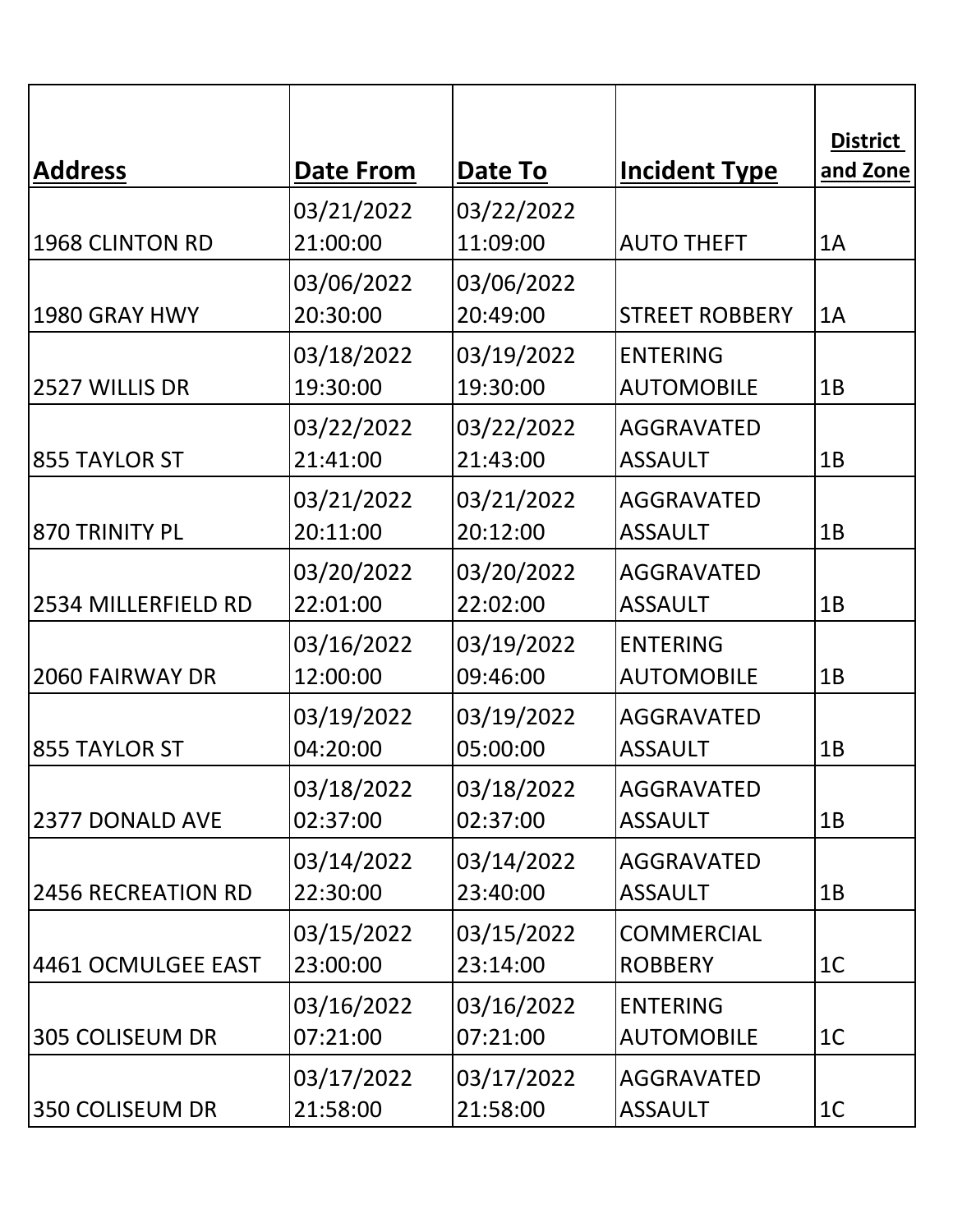| <b>Address</b>                               | <b>Date From</b>       | Date To                | <b>Incident Type</b>                  | <b>District</b><br>and Zone |
|----------------------------------------------|------------------------|------------------------|---------------------------------------|-----------------------------|
| 2031 MAR-SHA DR                              | 03/17/2022<br>11:00:00 | 03/17/2022<br>16:41:00 | <b>RESIDENTIAL</b><br><b>BURGLARY</b> | 1 <sup>C</sup>              |
| 538 SHORT ST E                               | 03/18/2022<br>21:47:00 | 03/19/2022<br>04:00:00 | <b>RESIDENTIAL</b><br><b>BURGLARY</b> | 1 <sup>C</sup>              |
| 807 MAIN ST                                  | 03/20/2022<br>05:12:00 | 03/20/2022<br>05:13:00 | <b>COMMERCIAL</b><br><b>BURGLARY</b>  | 1 <sup>C</sup>              |
| 847 MAYNARD CIR                              | 03/22/2022<br>23:21:00 | 03/22/2022<br>23:21:00 | <b>AGGRAVATED</b><br><b>ASSAULT</b>   | 1 <sup>C</sup>              |
| 847 MAYNARD CIR                              | 03/22/2022<br>23:21:00 | 03/22/2022<br>23:21:00 | <b>CRIMINAL</b><br><b>HOMICIDE</b>    | 1 <sup>C</sup>              |
| 185 MADISON ST                               | 03/22/2022<br>12:45:00 | 03/22/2022<br>13:06:00 | <b>AGGRAVATED</b><br><b>ASSAULT</b>   | 2A                          |
| 1528 FIRST AVE                               | 03/22/2022<br>12:33:00 | 03/22/2022<br>12:33:00 | <b>AGGRAVATED</b><br><b>ASSAULT</b>   | 2A                          |
| <b>180 WILLIE SMOKIE</b><br><b>GLOVER DR</b> | 03/19/2022<br>02:00:00 | 03/19/2022<br>08:50:00 | <b>AUTO THEFT</b>                     | 2A                          |
| <b>180 WILLIE SMOKIE</b><br><b>GLOVER DR</b> | 03/19/2022<br>02:00:00 | 03/19/2022<br>08:50:00 | <b>ENTERING</b><br><b>AUTOMOBILE</b>  | 2A                          |
| 863 LACKEY DR                                | 03/18/2022<br>21:43:00 | 03/18/2022<br>21:43:00 | <b>COMMERCIAL</b><br><b>BURGLARY</b>  | 2A                          |
| 1335 HARTLEY ST                              | 03/17/2022<br>20:00:00 | 03/18/2022<br>10:25:00 | <b>AUTO THEFT</b>                     | 2A                          |
| 4461 HOUSTON AVE                             | 03/09/2022<br>09:00:00 | 03/18/2022<br>08:29:00 | <b>COMMERCIAL</b><br><b>BURGLARY</b>  | 2A                          |
| 1294 GLENDALE AVE                            | 03/17/2022<br>19:40:00 | 03/17/2022<br>19:46:00 | <b>ENTERING</b><br><b>AUTOMOBILE</b>  | 2A                          |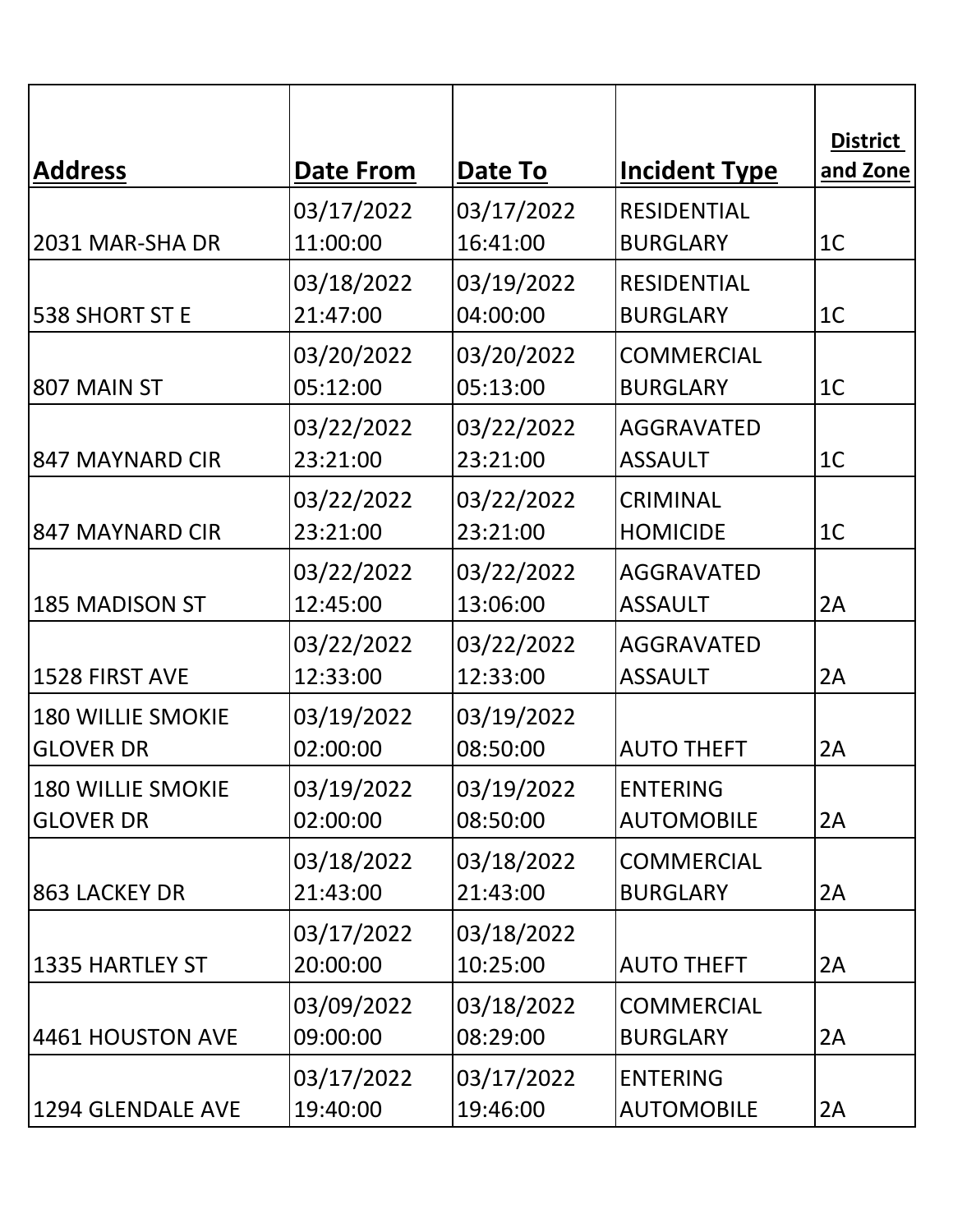| <b>Address</b>                          | Date From              | Date To                | <b>Incident Type</b>                  | <b>District</b><br>and Zone |
|-----------------------------------------|------------------------|------------------------|---------------------------------------|-----------------------------|
| 593 ORMOND TER                          | 03/17/2022<br>17:41:00 | 03/17/2022<br>17:41:00 | <b>AGGRAVATED</b><br><b>ASSAULT</b>   | 2A                          |
| MONROE ST / SECOND<br><b>AVE</b>        | 03/15/2022<br>15:21:00 | 03/15/2022<br>15:21:00 | <b>AGGRAVATED</b><br><b>ASSAULT</b>   | 2A                          |
| 2840 HOUSTON AVE                        | 03/05/2022<br>08:00:00 | 03/06/2022<br>09:29:00 | <b>RESIDENTIAL</b><br><b>BURGLARY</b> | 2A                          |
| NEWBERG AVE /<br><b>HOUSTON AVE</b>     | 02/07/2022<br>23:00:00 | 03/08/2022<br>02:00:00 | <b>AUTO THEFT</b>                     | 2A                          |
| <b>2359 LIBERTY CHURCH</b><br><b>RD</b> | 03/19/2022<br>08:16:00 | 03/19/2022<br>08:18:00 | <b>COMMERCIAL</b><br><b>BURGLARY</b>  | 2C                          |
| 2100 LIBERTY CHURCH<br><b>RD</b>        | 03/11/2022<br>00:20:00 | 03/11/2022<br>00:20:00 | <b>AGGRAVATED</b><br><b>ASSAULT</b>   | 2C                          |
| 8410 HAWKINSVILLE RD                    | 03/03/2022<br>19:00:00 | 03/03/2022<br>19:41:00 | <b>RESIDENTIAL</b><br><b>BURGLARY</b> | 2C                          |
| 3555 MERCER<br><b>UNIVERSITY DR</b>     | 05/09/2021<br>16:00:00 | 05/10/2021<br>10:07:00 | <b>AGGRAVATED</b><br><b>ASSAULT</b>   | 3A                          |
| 6011 ZEBULON RD                         | 03/15/2022<br>18:34:00 | 03/15/2022<br>21:35:00 | <b>ENTERING</b><br><b>AUTOMOBILE</b>  | 3A                          |
| 9311 JUNIPER LN                         | 03/20/2022<br>01:00:00 | 03/20/2022<br>11:00:00 | <b>AUTO THEFT</b>                     | 3A                          |
| 104 LANDIS CT                           | 03/23/2022<br>02:20:00 | 03/23/2022<br>02:28:00 | <b>AGGRAVATED</b><br><b>ASSAULT</b>   | 3A                          |
| 240 N MACON ST                          | 03/20/2022<br>23:27:00 | 03/21/2022<br>23:28:00 | <b>COMMERCIAL</b><br><b>ROBBERY</b>   | 3A                          |
| 2766 SHEFFIELD RD                       | 03/21/2022<br>05:30:00 | 03/21/2022<br>05:30:00 | <b>ENTERING</b><br><b>AUTOMOBILE</b>  | 3B                          |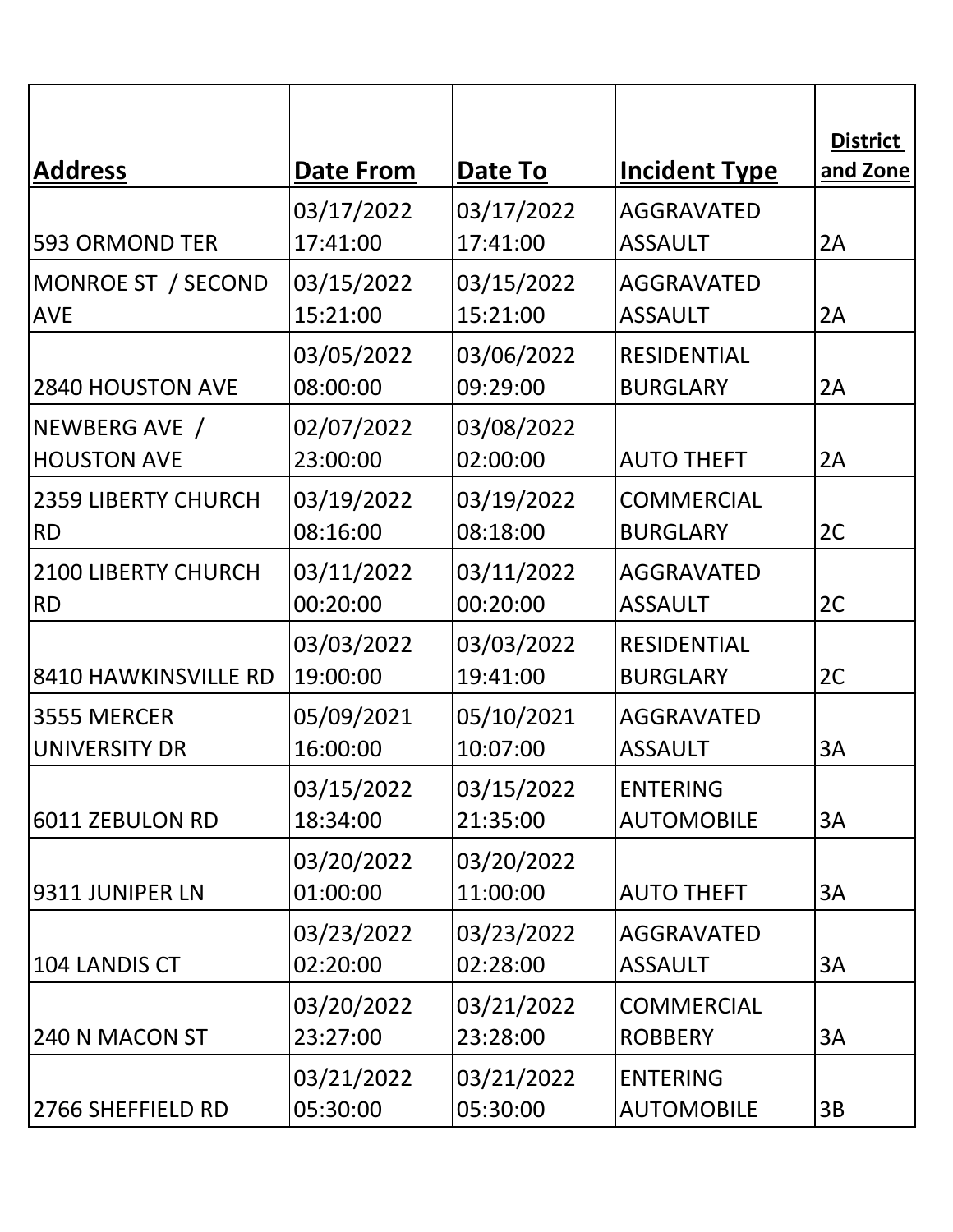| <b>Address</b>            | <b>Date From</b>       | Date To                | <b>Incident Type</b>                  | <b>District</b><br>and Zone |
|---------------------------|------------------------|------------------------|---------------------------------------|-----------------------------|
| 2600 RIVERVIEW RD         | 03/22/2002<br>14:00:00 | 03/22/2002<br>14:15:00 | <b>AGGRAVATED</b><br><b>ASSAULT</b>   | 3B                          |
| 360 ROGERS AVE            | 03/16/2022<br>18:22:00 | 03/16/2022<br>18:27:00 | <b>AGGRAVATED</b><br><b>ASSAULT</b>   | 3B                          |
| 3064 STUART DR            | 03/16/2022             | 03/16/2022<br>04:44:00 | <b>AUTO THEFT</b>                     | 3B                          |
| <b>3680 RIVERSIDE DR</b>  | 03/15/2022<br>14:56:00 | 03/15/2022<br>14:58:00 | <b>RESIDENTIAL</b><br><b>BURGLARY</b> | 3B                          |
| <b>INGLESIDE AVE</b>      | 03/15/2022             | 03/15/2022<br>00:16:00 | <b>AGGRAVATED</b><br><b>ASSAULT</b>   | 3B                          |
| 3989 RIVER PLACE DR       | 02/07/2022<br>19:00:00 | 02/08/2022<br>11:00:00 | <b>COMMERCIAL</b><br><b>BURGLARY</b>  | 3B                          |
| <b>3065 CLAIRMONT AVE</b> | 03/10/2022<br>18:40:00 | 03/10/2022<br>18:40:00 | <b>RESIDENTIAL</b><br><b>BURGLARY</b> | 3B                          |
| 2000 ROCKY CREEK RD       | 03/09/2022<br>18:12:00 | 03/09/2022<br>18:12:00 | <b>AGGRAVATED</b><br><b>ASSAULT</b>   | 3B                          |
| 1005 HENDLEY ST           | 01/19/2022<br>16:59:00 | 01/19/2022<br>17:00:00 | <b>AGGRAVATED</b><br><b>ASSAULT</b>   | 3C                          |
| 3948 BROOKDALE AVE        | 03/16/2022             | 03/16/2022<br>10:16:00 | <b>ARSON</b>                          | 3C                          |
| 4357 BARRINGTON PL        | 07/07/2021<br>16:32:00 | 02/01/2022<br>16:32:00 | <b>RESIDENTIAL</b><br><b>BURGLARY</b> | 3C                          |
| 2830 CHERRY AVE           | 03/15/2022<br>00:39:00 | 03/15/2022<br>00:39:00 | <b>AGGRAVATED</b><br><b>ASSAULT</b>   | 3C                          |
| 3261 SEMINOLE AVE         | 03/14/2022<br>09:59:00 | 03/15/2022<br>09:59:00 | <b>AUTO THEFT</b>                     | 3C                          |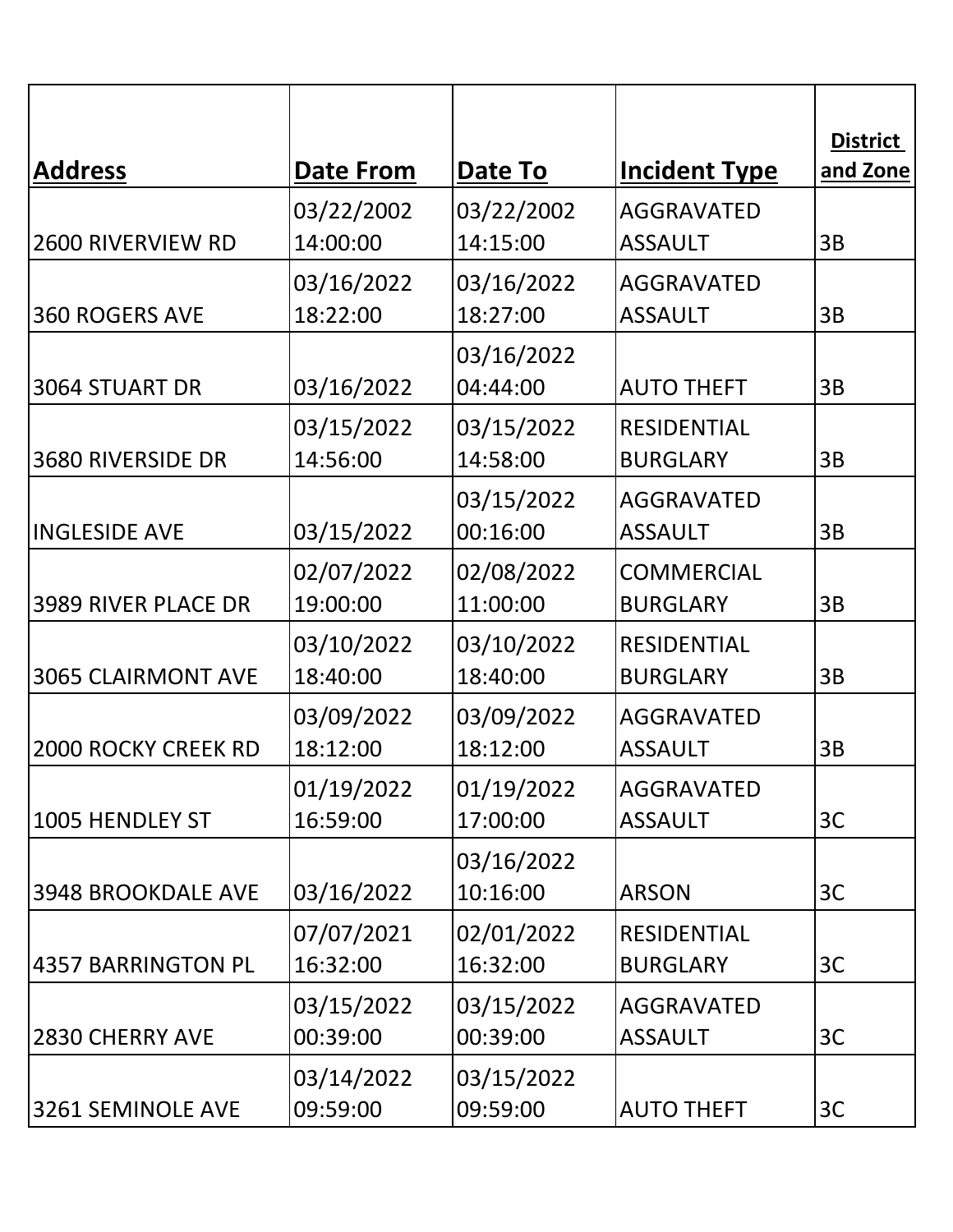| <b>Address</b>                      | Date From              | Date To                | <b>Incident Type</b>                  | <b>District</b><br>and Zone |
|-------------------------------------|------------------------|------------------------|---------------------------------------|-----------------------------|
| 3948 BROOKDALE AVE                  | 03/15/2022<br>15:47:00 | 03/15/2022<br>15:47:00 | <b>ENTERING</b><br><b>AUTOMOBILE</b>  | 3C                          |
| 1187 EDNA PL                        | 03/17/2022<br>19:47:00 | 03/18/2022<br>19:47:00 | <b>RESIDENTIAL</b><br><b>BURGLARY</b> | 3C                          |
| 3867 LOG CABIN DR                   | 03/17/2022<br>21:18:00 | 03/17/2022<br>21:18:00 | <b>AGGRAVATED</b><br><b>ASSAULT</b>   | 3C                          |
| 3427 BROOKDALE AVE                  | 03/15/2022<br>17:00:00 | 03/16/2022<br>08:00:00 | <b>COMMERCIAL</b><br><b>BURGLARY</b>  | 3C                          |
| 4337 AYERS RD                       | 03/15/2022<br>22:00:00 | 03/16/2022<br>07:00:00 | <b>ENTERING</b><br><b>AUTOMOBILE</b>  | 3C                          |
| 114 CORBIN AVE                      | 03/16/2022<br>23:00:00 | 03/17/2022<br>11:00:00 | <b>ENTERING</b><br><b>AUTOMOBILE</b>  | 3C                          |
| 125 MACON WEST DR                   | 03/18/2022<br>05:49:00 | 03/18/2022<br>05:50:00 | <b>COMMERCIAL</b><br><b>BURGLARY</b>  | 3C                          |
| <b>2865 CHURCHILL ST</b>            | 03/19/2022<br>22:30:00 | 03/19/2022<br>22:36:00 | <b>AGGRAVATED</b><br><b>ASSAULT</b>   | 3C                          |
| 4116 NAPIER AVE                     | 03/19/2022<br>21:19:00 | 03/19/2022<br>21:20:00 | <b>STREET ROBBERY</b>                 | 3C                          |
| CHURCHILL ST / BAILEY<br><b>AVE</b> | 03/19/2022<br>05:11:00 | 03/20/2022<br>05:11:00 | <b>AUTO THEFT</b>                     | 3C                          |
| 4017 NAPIER AVE                     | 03/22/2022<br>18:58:00 | 03/22/2022<br>18:58:00 | <b>AGGRAVATED</b><br><b>ASSAULT</b>   | 3C                          |
| 1062 BARTLETT ST                    | 03/22/2022<br>20:59:00 | 03/22/2022<br>21:01:00 | <b>AGGRAVATED</b><br><b>ASSAULT</b>   | 3C                          |
| 1266 EDNA PL                        | 03/21/2022             | 03/21/2022<br>08:00:00 | <b>RESIDENTIAL</b><br><b>BURGLARY</b> | 3C                          |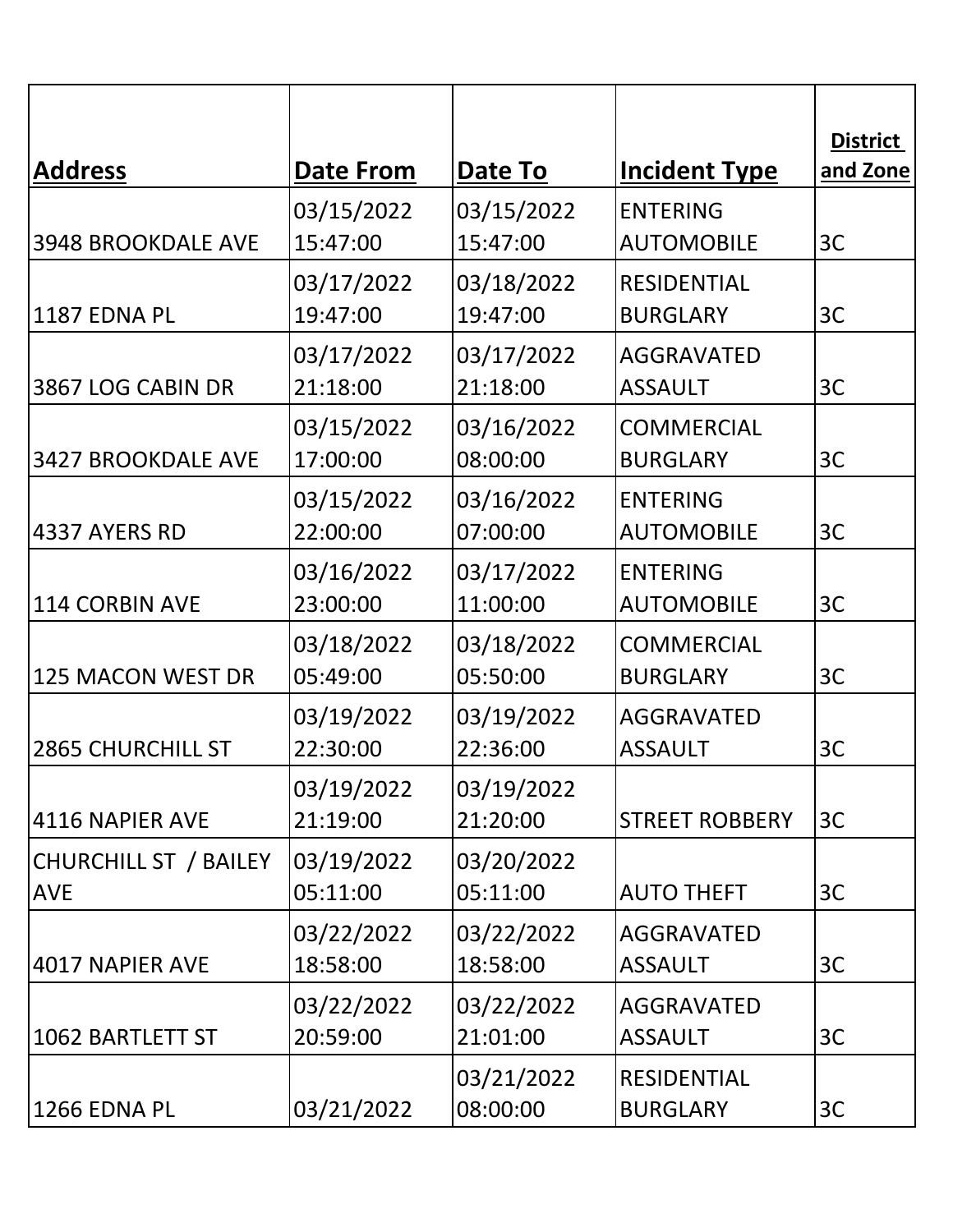|                                         |                                |                        |                                            | <b>District</b><br>and Zone |
|-----------------------------------------|--------------------------------|------------------------|--------------------------------------------|-----------------------------|
| <b>Address</b>                          | <b>Date From</b><br>03/21/2022 | Date To<br>03/21/2022  | <b>Incident Type</b><br><b>RESIDENTIAL</b> |                             |
| 1457 BERKNER CT                         | 14:00:00                       | 16:33:00               | <b>BURGLARY</b>                            | 3C                          |
| 1181 HENDLEY ST                         | 03/19/2022<br>13:00:00         | 03/21/2022<br>08:00:00 | <b>RESIDENTIAL</b><br><b>BURGLARY</b>      | 3C                          |
| 3525 NAPIER AVE                         | 03/21/2022<br>06:24:00         | 03/21/2022<br>06:27:00 | <b>AGGRAVATED</b><br><b>ASSAULT</b>        | 3C                          |
| <b>2547 PINEWORTH RD</b>                | 03/22/2022<br>03:00:00         | 03/22/2022<br>03:35:00 | <b>ENTERING</b><br><b>AUTOMOBILE</b>       | 4A                          |
| 2740 MONTPELIER AVE                     | 03/15/2022<br>09:00:00         | 03/22/2022<br>18:09:00 | <b>COMMERCIAL</b><br><b>BURGLARY</b>       | 4A                          |
| <b>4861 BROOKHAVEN RD</b>               | 03/16/2022<br>23:20:00         | 03/16/2022<br>23:34:00 | <b>ENTERING</b><br><b>AUTOMOBILE</b>       | 4A                          |
| 4658 MERCER<br>UNIVERSITY DR            | 03/13/2022<br>17:30:00         | 03/13/2022<br>21:30:00 | <b>COMMERCIAL</b><br><b>BURGLARY</b>       | 4A                          |
| <b>5548 THOMASTON RD</b>                | 09/15/2021<br>18:00:00         | 11/08/2021<br>18:00:00 | <b>ENTERING</b><br><b>AUTOMOBILE</b>       | 4A                          |
| 4640 PRESIDENTIAL<br><b>PKWY</b>        | 03/09/2022<br>20:38:00         | 03/09/2022<br>20:38:00 | <b>ENTERING</b><br><b>AUTOMOBILE</b>       | 4A                          |
| 1105 NEWBERG AVE                        | 03/11/2022<br>02:50:00         | 03/11/2022<br>02:54:00 | <b>RESIDENTIAL</b><br><b>BURGLARY</b>      | 4B                          |
| <b>MERCER UNIVERSITY DR</b><br>/ KEY ST | 03/14/2022<br>05:04:00         | 03/14/2022<br>05:07:00 | <b>STREET ROBBERY</b>                      | 4B                          |
| 3909 BLOOMFIELD RD                      | 03/13/2022<br>01:20:00         | 03/13/2022<br>01:21:00 | <b>STREET ROBBERY</b>                      | 4B                          |
| 3685 RICE MILL RD                       | 03/16/2022<br>01:30:00         | 03/16/2022<br>01:51:00 | <b>AGGRAVATED</b><br><b>ASSAULT</b>        | 4B                          |